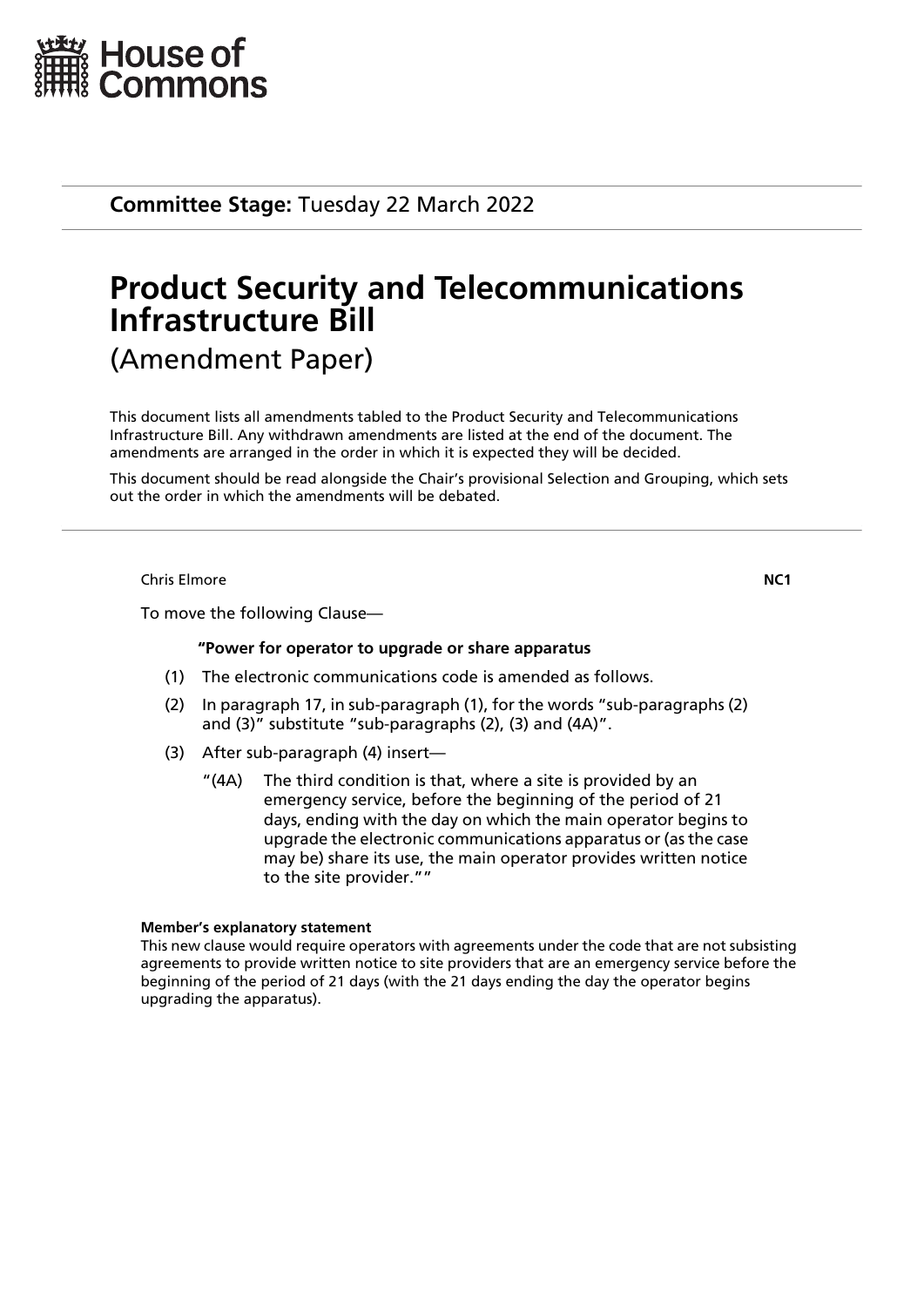Chris Elmore **NC2**

To move the following Clause—

### **"Review of the changes to the Electronic Communications code**

- (1) The Secretary of State must conduct a full economic review of the effect of Schedule 1 of the Digital Economy Act 2017 (The Electronic Communications Code).
- (2) The Secretary of State must prepare and publish a report on this review within two months of the passage of this Act and must lay a copy of the report before Parliament."

### **Member's explanatory statement**

This new clause would require the Secretary of State to outline the economic impact of the 2017 introduction of the Electronic Communications Code.

Chris Elmore **NC3**

To move the following Clause—

### **"Report on security risks to UK consumer connectable products**

- (1) The Secretary of State must prepare a report on the security risks to UK consumer connectable products—
	- (a) within the period 3 months beginning with the day on which this Act receives Royal Assent, and
	- (b) every 12 months thereafter.
- (2) Any report prepared under subsection (1) must be laid before Parliament."

### **Member's explanatory statement**

This new clause would require the Secretary of State to lay before Parliament a report on the security risks to UK consumer connectable products.

**Chris Elmore NC4** 

To move the following Clause—

### **"Requirement to consult on imposition of minimum periods of time for which products would need to receive security updates**

(1) Within three months of the date on which this Act receives Royal Assent, the Secretary of State must publish the text of draft regulations exercising the power in subsection (1) of section 1 (Power to specify security requirements) so as to provide for minimum periods of time for which relevant connectable products would need to receive security updates.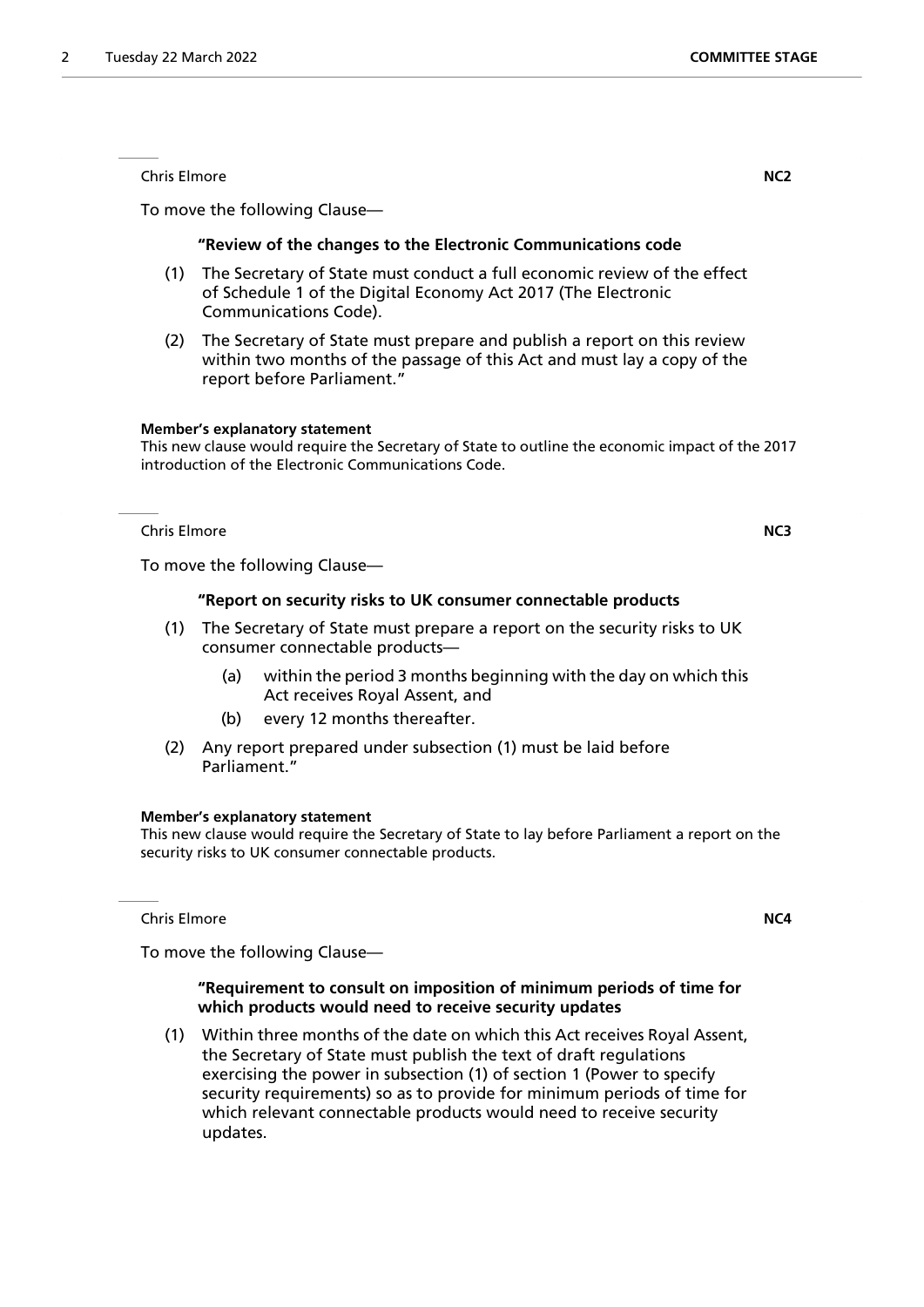- (2) The Secretary of State must consult—
	- (a) representatives of all relevant persons (as defined in section 7 (Relevant persons)), and
	- (b) any other person the Secretary of State thinks appropriate

on the draft regulations.

(3) Within three months of the final date for receipt of responses to the consultation, the Secretary of State must lay before Parliament a report on the responses."

# Order of the House

### **[26 January 2022]**

That the following provisions shall apply to the Product Security and Telecommunications Infrastructure Bill:

### **Committal**

1. The Bill shall be committed to a Public Bill Committee.

### **Proceedings in Public Bill Committee**

- 2. Proceedings in the Public Bill Committee shall (so far as not previously concluded) be brought to a conclusion on Tuesday 29 March 2022.
- 3. The Public Bill Committee shall have leave to sit twice on the first day on which it meets.

### **Consideration and Third Reading**

- 4. Proceedings on Consideration shall (so far as not previously concluded) be brought to a conclusion one hour before the moment of interruption on the day on which those proceedings are commenced.
- 5. Proceedings on Third Reading shall (so far as not previously concluded) be brought to a conclusion at the moment of interruption on that day.
- 6. Standing Order No. 83B (Programming committees) shall not apply to proceedings on Consideration and Third Reading.

### **Other proceedings**

7. Any other proceedings on the Bill may be programmed.